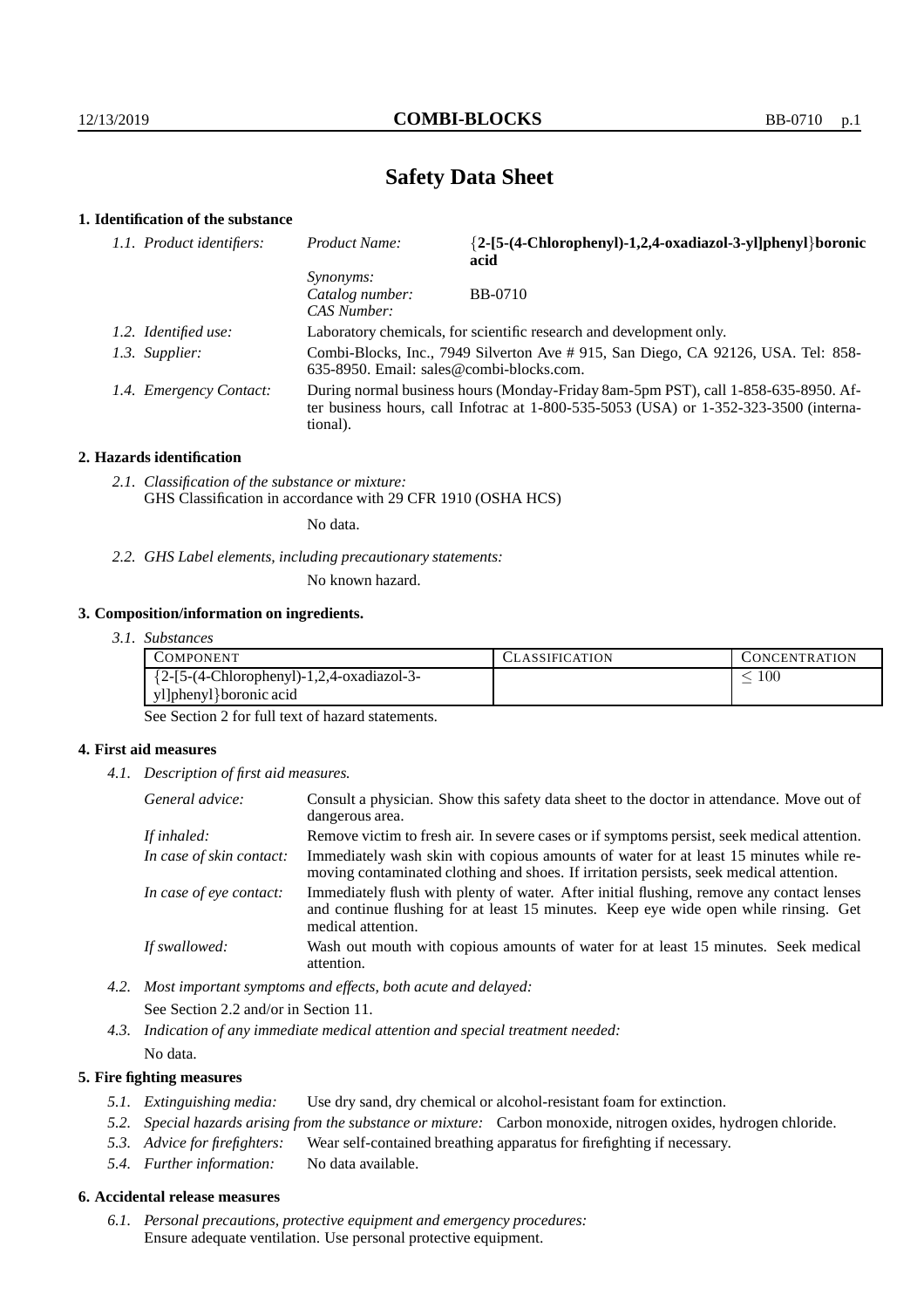|                                                                                                                         | 6.2. Environmental precautions:                                                                                                                                                        |                                                                                                                                                                                                                                                                    |  |
|-------------------------------------------------------------------------------------------------------------------------|----------------------------------------------------------------------------------------------------------------------------------------------------------------------------------------|--------------------------------------------------------------------------------------------------------------------------------------------------------------------------------------------------------------------------------------------------------------------|--|
|                                                                                                                         | Should not be released into the environment. See Section 12 for additional ecological information.                                                                                     |                                                                                                                                                                                                                                                                    |  |
|                                                                                                                         |                                                                                                                                                                                        | 6.3. Methods and materials for containment and cleaning up:                                                                                                                                                                                                        |  |
|                                                                                                                         | Sweep up or vacuum up spillage and collect in suitable container for disposal.                                                                                                         |                                                                                                                                                                                                                                                                    |  |
|                                                                                                                         | 6.4. Reference to other sections:                                                                                                                                                      |                                                                                                                                                                                                                                                                    |  |
|                                                                                                                         | Refer to protective measures listed in Sections 8 and 13.                                                                                                                              |                                                                                                                                                                                                                                                                    |  |
|                                                                                                                         | 7. Handling and storage                                                                                                                                                                |                                                                                                                                                                                                                                                                    |  |
|                                                                                                                         |                                                                                                                                                                                        | 7.1. Precautions for safe handling: Avoid contact with skin and eyes. Avoid inhalation of vapour or mist. Keep away<br>from sources of ignition - No smoking. Take measures to prevent the build up of electro-<br>static charge. For precautions see section 2.2. |  |
| 7.2. Conditions for safe storage, including any incompatibilities: Store refrigerated. Keep container tightly closed in |                                                                                                                                                                                        | a dry and well-ventilated place. Containers which are opened must be carefully resealed<br>and kept upright to prevent leakage.                                                                                                                                    |  |
|                                                                                                                         | 7.3. Specific end use(s):                                                                                                                                                              | Laboratory chemicals, for scientific research and development only.                                                                                                                                                                                                |  |
|                                                                                                                         | 8. Exposure Controls / Personal protection                                                                                                                                             |                                                                                                                                                                                                                                                                    |  |
|                                                                                                                         | 8.1. Control parameters:                                                                                                                                                               |                                                                                                                                                                                                                                                                    |  |
| Components with workplace control parameters: Contains no substances with occupational exposure limit values.           |                                                                                                                                                                                        |                                                                                                                                                                                                                                                                    |  |
|                                                                                                                         | 8.2. Exposure controls:                                                                                                                                                                |                                                                                                                                                                                                                                                                    |  |
|                                                                                                                         | Appropriate engineering controls: Ensure that eyewash stations and safety showers are close to the workstation<br>location. Ensure adequate ventilation, especially in confined areas. |                                                                                                                                                                                                                                                                    |  |
|                                                                                                                         | Personal protective equipment:                                                                                                                                                         |                                                                                                                                                                                                                                                                    |  |
|                                                                                                                         | Eye/face protection:                                                                                                                                                                   | Wear appropriate protective eyeglasses or chemical safety goggles as described by OSHA's<br>eye and face protection regulations in 29 CFR 1910.133 or European Standard EN166.                                                                                     |  |
|                                                                                                                         | Skin protection:                                                                                                                                                                       | Handle with gloves. Gloves must be inspected prior to use. Use proper glove removal<br>technique (without touching glove's outer surface) to avoid skin contact with this product.                                                                                 |  |

| Eye/face protection:               |                                                                                                                                                                                                                                                                                                                        | Wear appropriate protective eyeglasses or chemical safety goggles as described by OSHA's<br>eye and face protection regulations in 29 CFR 1910.133 or European Standard EN166. |
|------------------------------------|------------------------------------------------------------------------------------------------------------------------------------------------------------------------------------------------------------------------------------------------------------------------------------------------------------------------|--------------------------------------------------------------------------------------------------------------------------------------------------------------------------------|
| Skin protection:                   | Handle with gloves. Gloves must be inspected prior to use. Use proper glove removal<br>technique (without touching glove's outer surface) to avoid skin contact with this product.<br>Dispose of contaminated gloves after use in accordance with applicable laws and good<br>laboratory practices. Wash and dry hands |                                                                                                                                                                                |
| <b>Body Protection:</b>            | Complete suit protecting against chemicals, Flame retardant antistatic protective clothing.,<br>The type of protective equipment must be selected according to the concentration and<br>amount of the dangerous substance at the specific workplace.                                                                   |                                                                                                                                                                                |
| Respiratory protection:            |                                                                                                                                                                                                                                                                                                                        |                                                                                                                                                                                |
| Control of environmental exposure: | drains.                                                                                                                                                                                                                                                                                                                | Prevent further leakage or spillage if safe to do so. Do not let product enter                                                                                                 |

# **9. Physical and chemical properties**

*9.1. Information on basic physical and chemical properties*

| (a)                        | Appearance:                                   | No data  |
|----------------------------|-----------------------------------------------|----------|
| (b)                        | Odour:                                        | No data  |
| (c)                        | Odour Threshold:                              | No data  |
| (d)                        | pH:                                           | No data  |
| (e)                        | Melting point/freezing point:                 | No date. |
| (f)                        | Initial boiling point and boiling range:      | No data  |
| (g)                        | Flash point:                                  | No data  |
| (h)                        | Evaporatoin rate:                             | No data  |
| (i)                        | Flammability (solid, gas):                    | No data  |
| (j)                        | Upper/lower flammability or explosive limits: | No data  |
| $\left( k\right)$          | Vapour pressure:                              | No data  |
| $\left( \mathrm{l}\right)$ | Vapour density:                               | No data  |
| (m)                        | Relative density:                             | No data  |
| (n)                        | Water solubility:                             | No data  |
| $\circ$                    | Partition coefficient: n-octanol/water:       | No data  |
| (p)                        | Auto-ignition:                                | No data  |
| (q)                        | Decomposition temperature:                    | No data  |
| (r)                        | Viscosity:                                    | No data  |
| (s)                        | Explosive properties:                         | No data  |
| (t)                        | Oxidizing properties:                         | No data  |